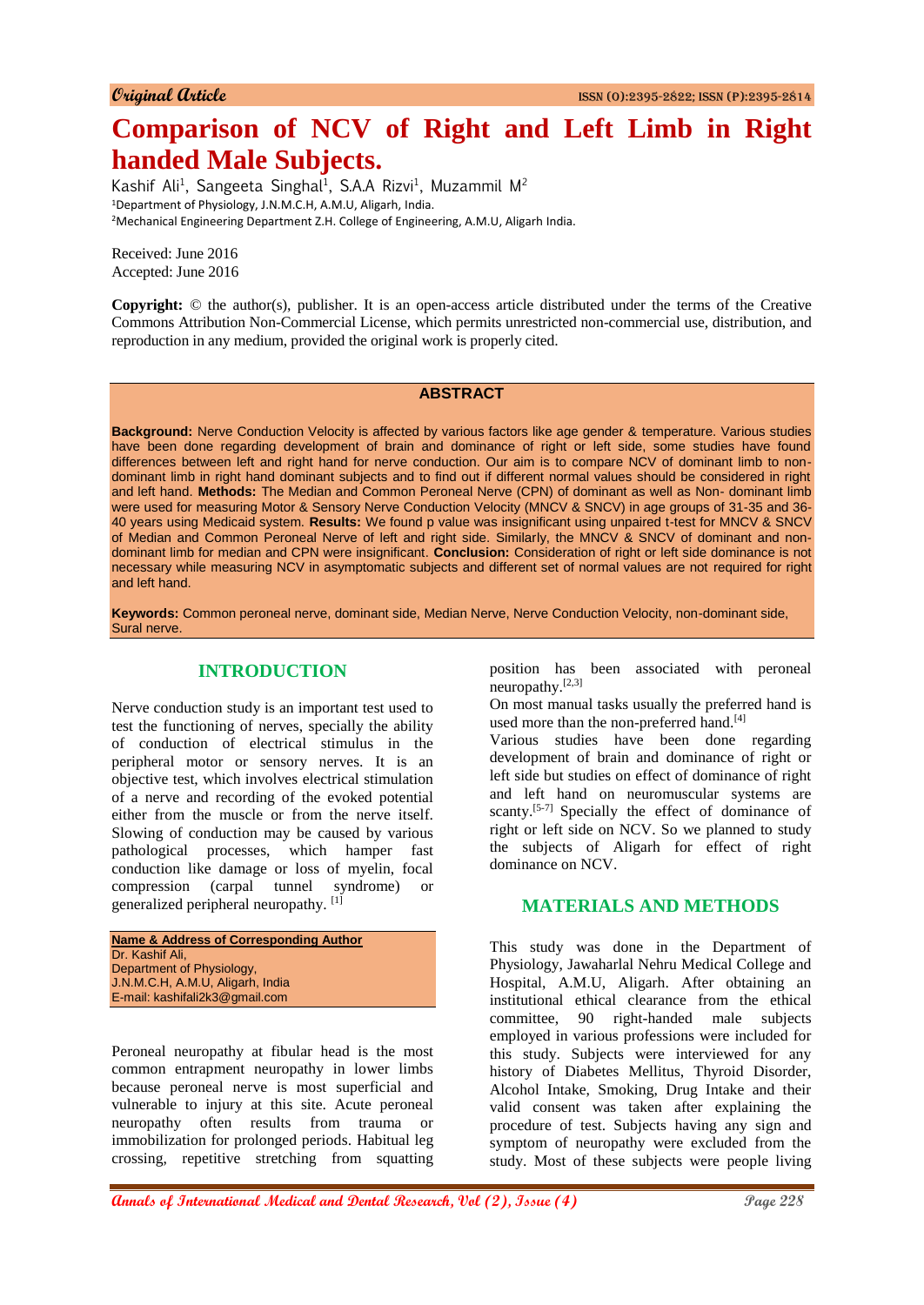# **Ali et al; Comparison of NCV of Right and Left Limb**

and in and around Aligarh. We compared 46 subjects in 31-35 years age group and 44 subjects in 36-40 years age group using unpaired t-test.

#### **Technique of Experiment:**

Nerve Conduction Study involves the application of depolarizing square wave electrical pulses to the skin over a peripheral nerve.

*Pre-requisite for the examination:*

- Warm room
- Relaxed and cooperative subject
- Proper posture
- High quality gold plated surface electrodes
- Impedance of electrodes is kept minimum
- EEG jelly or paste
- Pre-amplifier
- Spirit and cotton
- Adhesive tape

#### **Motor Nerve Conduction Velocity (MNCV)**

- The motor or mixed nerve was stimulated at two points along its course. The stimulation intensity was adjusted to record a Compound Muscle Action Potential (CMAP).
- Stimulation intensity was increased gradually and the point at which the amplitude did not increase any further was determined as the supra-maximal intensity. This was the intensity at which the response was recorded. The duration of stimuli was 0.1 ms.
- The cathode of the stimulator was kept close to the active electrode. The surface recording electrodes were used and placed in belly tendon montage; keeping the active electrode close to the motor point and the reference to the tendon.
- Ground electrode was placed between the stimulating and the recording electrodes.
- A biphasic action potential with initial negativity was thus recorded.
- Filter setting was 2 Hz 5 KHz with sweep speed of 5 ms / division.

#### **Calculation of MNCV**

- The onset latency is the time in milliseconds from the stimulus artefact to the first negative deflection of CMAP.
- MNCV was calculated by measuring the distance in mm between 2 points of stimulation, which was divided by latency difference between the proximal and the distal latencies (ms).The nerve conduction velocity is expressed as m/s.

$$
MNCV = \frac{D}{(PL-DL)}(m/s)
$$

**Where** 

PL is the Proximal Latency (ms).

DL is the Distal Latency (ms)

D is the distance between proximal and distal stimulation sites (mm).

#### **Sensory Nerve Conduction Velocity (SNCV)**

- The sensory conduction velocity can be measured orthodromically or antidromically.
- In orthodromic conduction study, a distal portion of the nerve, e.g. digital nerve is stimulated and Sensory Nerve Action Potential (SNAP) is recorded at a proximal point along the nerve.
- In antidromic conduction study, the nerve is stimulated at a proximal point and SNAP is recorded distally. Antidromic recording was done in the present study.

| <b>Nerve</b>  | Antidromic<br>/Orthodromic | <b>Stimulation</b><br><b>Site</b>                                     | <b>SNAP</b><br><b>Recorded</b><br>From |
|---------------|----------------------------|-----------------------------------------------------------------------|----------------------------------------|
| <b>Median</b> | Antidromic                 | Wrist                                                                 | Index finger                           |
| Sural         | Antidromic                 | At the<br>junction of<br>middle and<br>lower $1/3^{rd}$<br>of the leg | Ankle                                  |

- The filter setting was 20 Hz 3 KHz  $&$ sweep speed was 2 ms/division.
- The signal enhancement for averaging is generally required for sensory conduction study. The signal enhancement with averaging is proportional to the sq. root of the no. of trials.

#### **Change in amplitude= √n**

Where' n' is the no. of trials

- The latency of the potential was measured from the stimulus artefact to the initial positive or subsequent negative peak.
- SNCV unlike MNCV is measured by stimulating at a single stimulation site, because the residual latency which comprises neuromuscular transmission time and muscle propagation time is not applicable in sensory nerve conduction. Thus, the SNCV was calculated by dividing the distance (mm) between the stimulating and recording sites by the latency (ms).

$$
SNCV = \frac{Distance}{Latency}(m/s)
$$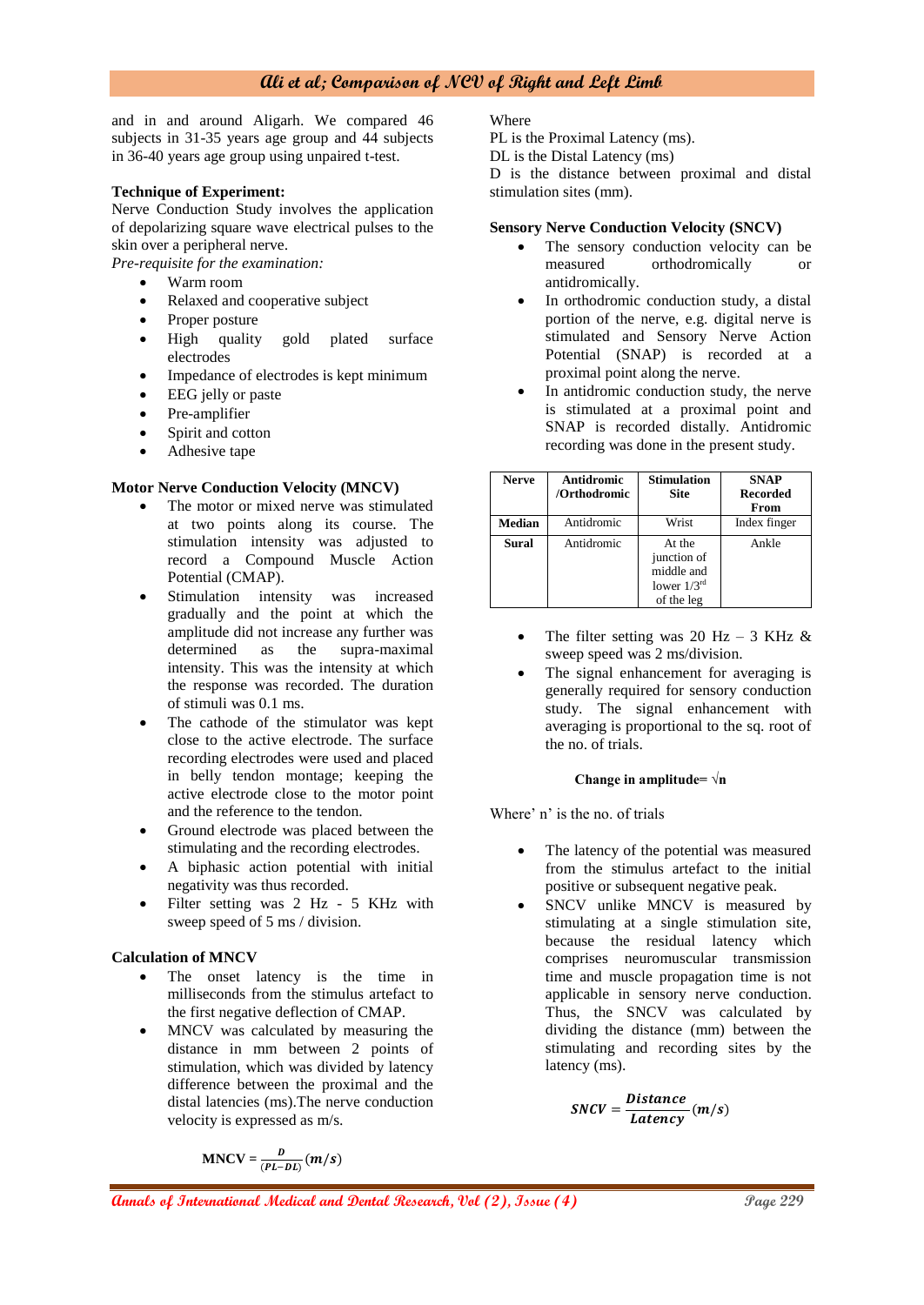# **RESULTS**

Ninety subjects were included in the study. All the subjects were right handed male, resident of Aligarh.

| <b>Table 1:</b> They were grouped in to following two age<br>groups |                    |                                 |                        |              |
|---------------------------------------------------------------------|--------------------|---------------------------------|------------------------|--------------|
| Group                                                               | Age<br>Group       | <b>Number</b><br>of<br>subjects | Mean Age±<br><b>SD</b> | <b>Value</b> |
| Group 1                                                             | $31 - 35$<br>years | 46                              | $32.67 \pm 1.38$       | > 0.05       |
| Group $2$                                                           | 36-40<br>years     | 44                              | $37.57 + 1.48$         | > 0.05       |

\* p value <0.05: Statistically Significant

| <b>Table 2:</b> MNCV of subjects in the age group 31-35 years |                  |                  |         |
|---------------------------------------------------------------|------------------|------------------|---------|
| No of                                                         | <b>MNCV</b>      | <b>MNCV Non-</b> | p Value |
| <b>Subjects</b>                                               | <b>Dominant</b>  | <b>Dominant</b>  |         |
| $= 46$                                                        | <b>Side</b>      | Side             |         |
| Median nerve                                                  | $54.38 \pm 5.17$ | $54.43 \pm 4.07$ | > 0.05  |
| Common                                                        | $49.54 \pm 4.05$ | $48.99 \pm 5.48$ | > 0.05  |
| peroneal nerve                                                |                  |                  |         |

\* p value <0.05: Statistically Significant

| <b>Table 3:</b> SNCV of subjects in the age group 31-35 years |                                               |                                          |         |
|---------------------------------------------------------------|-----------------------------------------------|------------------------------------------|---------|
| No of<br><b>Subjects</b><br>$= 46$                            | <b>SNCV</b><br><b>Dominant</b><br><b>Side</b> | <b>SNCV Non-</b><br><b>Dominant Side</b> | p Value |
| Median<br>nerve                                               | $52.43 \pm 3.84$                              | $53.14 + 5.23$                           | > 0.05  |
| Sural nerve                                                   | $47.56 \pm 3.91$                              | $47.59 \pm 3.26$                         | > 0.05  |

\* p value <0.05: Statistically Significant

| <b>Table 4:</b> MNCV of subjects in the age group 36-40 years |                                        |                                                    |         |  |
|---------------------------------------------------------------|----------------------------------------|----------------------------------------------------|---------|--|
| No of<br>$Subjects =$<br>44                                   | <b>MNCV</b><br><b>Dominant</b><br>Side | <b>MNCV Non-</b><br><b>Dominant</b><br><b>Side</b> | p Value |  |
| Median nerve                                                  | $54.41 \pm 3.88$                       | $53.23 \pm 4.74$                                   | > 0.05  |  |
| Common<br>peroneal<br>nerve                                   | $49.56 \pm 4.94$                       | $50.78 + 4.62$                                     | > 0.05  |  |

\* p value <0.05: Statistically Significant

| <b>Table 5:</b> SNCV of subjects in the age group 36-40 years |                                        |                                          |         |  |
|---------------------------------------------------------------|----------------------------------------|------------------------------------------|---------|--|
| No of<br>$Subjects =$<br>44                                   | <b>SNCV</b><br><b>Dominant</b><br>Side | <b>SNCV Non-</b><br><b>Dominant Side</b> | p Value |  |
| Median nerve                                                  | $52.54 \pm 3.92$                       | $52.88 \pm 5.73$                         | > 0.05  |  |
| Sural nerve                                                   | $48.73 \pm 4.89$                       | $48.10 \pm 3.66$                         | > 0.05  |  |

\* p value <0.05: Statistically Significant

# **DISCUSSION**

In nerve conduction study speed of nerve transmission is reflected in the velocity and latency, which is the time between stimulation of the nerve and recording of the waveform.<sup>[8,9]</sup> Velocity is calculated by dividing the difference in the latencies, by the distance between the two stimulation sites.

Tan U & Gupta in their study on right handed subjects found SNCV to be higher on left side and

MNCV faster on right side.<sup>[10,11]</sup> Bhorania et al in 2009 in their study on 50 medical students found no difference of MNCV in right hand to left hand of same individual. [12]

Due to different trend in various reports and scanty data on effect of dominance of right side on MNCV and SNCV of dominant vs non dominant side we compared the MNCV and SNCV of right and left side in right handed subjects.<sup>[10-12]</sup>

On comparing MNCV & SNCV of Median Nerve of right(Dominant) hand to left hand we found no significant difference between them in group 1 (31- 35 years) and group 2(36-40 years). Our findings were supported by similar reports by Tayade & Latti of 40 students on Median Nerve as they also found no effect of limb domination on nerve conduction studies .<sup>[13]</sup> To find out if separate normative data is required for right and left side we also compared MNCV of right and left Common peroneal nerve and SNCV of right and left sural nerve . We found that there was no significant difference between, Median Nerve and also between right & left CPN in group 1 (31-35 years) and group 2(36-40 years). Similarly, jaggad et al in their study on 30 healthy volunteers found no effect of limb dominance on handedness. [14] Jagga et al in 2006 in their study on Indian labourers found no significant difference in the NCV of median nerve of dominant hand as compared to non-dominant hand. $[15]$ 

#### **CONCLUSION**

We concluded that there was no effect of right side dominance on motor and sensory nerve conduction velocities and the nerve conduction velocities of right and left side were comparable for their respective Nerves.

We also suggest that a study should be designed with more number of subjects and with wider age groups. A study with female subjects should also to done to assess if there is any difference in the results from this study.

#### **REFERENCES**

- 1. Mishra UK, Kalita J. Clinical neurophysiology.2nd ed. New Delhi :Elsevier; 2006.p.21-46
- 2. Aminoff MJ-Electromyography in clinical practice. 3rd Ed, Churchill living stone: 1998.
- Thomas PK, Sears TA, Gilliat RW. The range of conduction velocity in normal motor nerve fibers to the small muscles of the hand and foot. J Neurol Neurosurg Psychiatry. 1959; 22: 175-181.
- 4. Hausmann M, Kirk IJ, Corballis MC. Influence of task complexity on manual asymmetries. Cortex. 2004;40(1): 103-10.
- 5. Brandler WM, Paracchini S. Trends Mol Med. 2014; 20(2): 83-90.